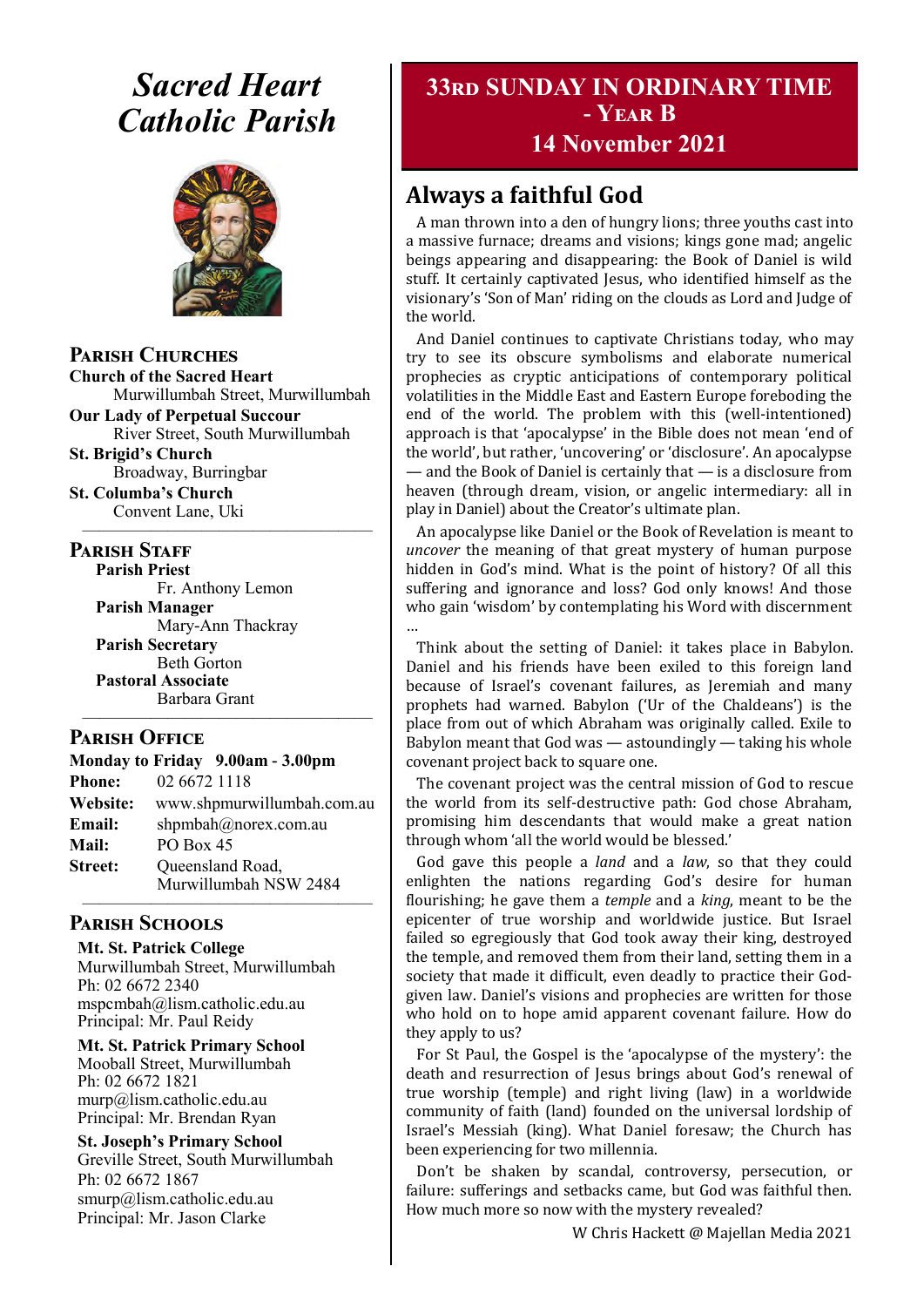# This week in the Parish  $14 - 21$  November

| Sunday 14                                           | <b>33RD SUNDAY IN ORDINARY TIME - Year B</b><br>8:00 am - Mass - Fr Michael Nilon<br>10:00 am - Mass - Fr Wilber Tobe  |
|-----------------------------------------------------|------------------------------------------------------------------------------------------------------------------------|
| Wednesday 17                                        | 10:00 am - Catholic Men's Group (see note below)                                                                       |
| Saturday 20                                         | 6:00 pm - Vigil Mass - Fr Michael Nilon                                                                                |
| Sunday 21                                           | Our Lord JESUS CHRIST, KING of the UNIVERSE - B<br>8:00 am - Mass - Fr Wilber Tobe<br>10:00 am - Mass - Fr Wilber Tobe |
| PLEASE NOTE: THERE WILL BE NO WEEKDAY MASSES DURING |                                                                                                                        |

The Sacred Heart Prayer Chapel will be open for private prayer each weekday from 9am - 3pm.

NOVEMBER.

During November, the Sacred Heart Church will be open for Prayer & Reflection each weekday from 4pm - 5pm. *(entry via side door)* 



# **2021 HSC EXAMS**

Please remember in your prayers the students who continue their **Higher School Certificate examinations**.

# **Please Pray For:**

#### **Recently Deceased**:

June Heggie (aunt of Chris Anderson), Margaret MacLennan, John de Mol, Neva McCabe, Moya Tunsted

**Anniversaries:** 

Fr John Fitz-Walter, Ray Pirlo, Carmel Hennessy

**Those Who Are Sick:**  Fr Anthony Lemon, James Wallace

*Readings for today and next Sunday:*  **33rd SUNDAY IN ORDINARY TIME - Year B**  Dan 12:1-3; Heb 10:11-14, 18; Mk 13:24-32 **CHRIST THE KING - Year B** 

Dan 7:13-14; Apoc 1:5-8; Jn 18:33-37

# **Reading Roster**

**20/21 Nov - CHRIST The KING - Yr B 6pm Vigil:** Denise Banner **Sunday 8am:** Philomena Zambelli **Sunday 10am:** Lisa Dusi-Fox

#### **Wednesday Word**

Copies of Wednesday Word, with this weekend's readings, are available for you in the Church.

#### **Acknowledgement of Country**

*We would like to acknowledge the Bundjalung people who are the Traditional Owners of this land on which we gather and pray today. We pay our respects to the Elders past, present and emerging, and extend that respect to other Aboriginal and Torres Strait Islander people past, present and emerging.* 



#### **Seating in the Church**

Please remember to turn over the small **'Please Sit Here'** card where you sit in the church during Mass. This tells the volunteer cleaners where someone has been sitting during Mass.

## **Reconciliation**

Saturday : 5.30pm - 5.50pm Sunday: 7.30am - 7.50am

#### **ORDINATION TO THE PRIESTHOOD Deacon Prodencio Bognay**

Please keep Prodencio in your prayers over the coming weeks as he makes his final preparations for Ordination to the Priesthood.

Prodencio will be ordained by Bishop Greg Homeming on Wednesday 8 December at St Carthage's Cathedral, Lismore at 6pm. More details shortly.

#### **Catholic Men's Group November morning tea**

**Wed 17 Nov | 10:00 am | M'bah Services Club** Enquiries: Alex Lever 0458 817 021

#### **All Men Are Welcome**

*Proof of Double Vaccination and wearing of masks is mandatory* 

#### **Catholic Women's Group**

**The last meeting of the year will be a social afternoon tea at the home of Barbara Cook, 63 Byangum Road. Wednesday 24 November |2:00 pm Easy access available.**

Enquiries: Barbara Cook 6672 3377

**All Ladies Are Welcome**

#### **Josephite Calendars**

2022 Josephite Calendars have arrived. On sale at the Parish Office. \$10.00 each.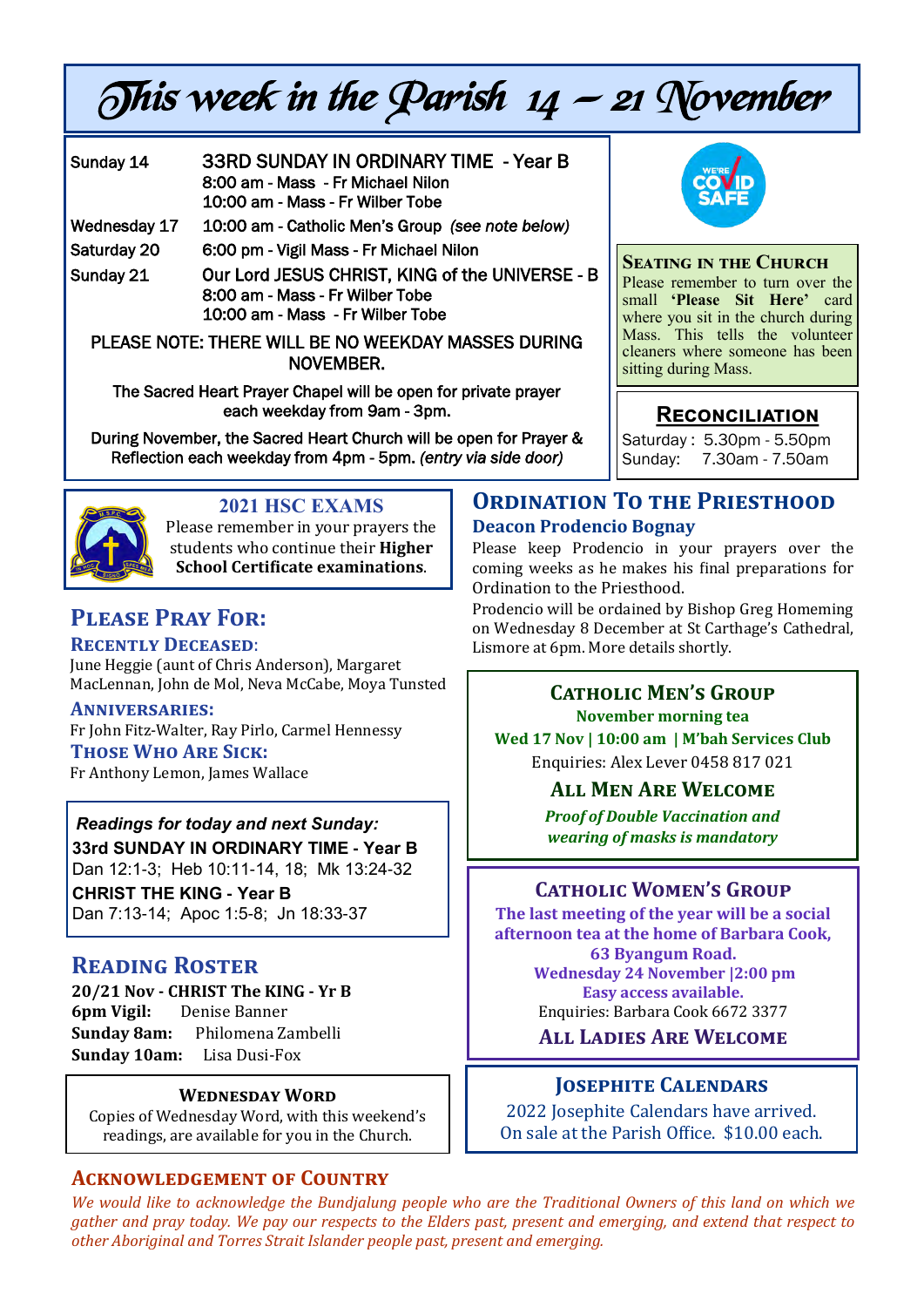# **THE LATEST NEWS ON FR ANTHONY**

We have been advised that **Fr Anthony will undergo major surgery on Friday 26 November** in Brisbane and be out of action for some considerable time - we are preparing for well into 2022 at the moment - *maybe* back to light duties around Easter but really not sure. He is currently in Brisbane awaiting surgery and will not return to Murwillumbah until at least the end of January 2022. Please keep Fr Anthony and his family in your prayers.

Please be assured that Fr Anthony is well cared for and that the Diocese is taking care of all Fr Anthony's medical expenses.

We'll keep you up to date when there is news to share and ask that you please respect Fr Anthony's privacy. He sends his love and best wishes to everyone.

Cards and messages may be left at the Parish Office and we will regularly forward them to Fr Anthony in Brisbane.

As previously advised Fr Peter Wood has been appointed Administrator for our Parish for as long as it takes for Fr Anthony to fully recover. **Fr Peter will commence his appointment here on Friday 26 November** and will celebrate all weekend Masses on 27-28 November. Fr Peter is moving to our Parish from Part Macquarie where he has been Assistant Priest for the past 7 years. We look forward to welcoming Fr Peter to Murwillumbah.

# **Christmas Carnival - Parish Raffle Tickets**

Prizes include: 1st Prize - \$1,000 cash 2nd Prize - \$250 cash 3rd Prize - \$100 cash

Supplementary prizes of hams and other great Christmas treats.

Book of ten tickets  $\omega$  \$1 each = \$10.00

# **DON'T MISS OUT!**

Tickets available from the Hospitality Table before or after each Mass - see Barbara, Mary-Ann or Beth; or from Parish Office weekdays. To be drawn on the first weekend in December.



# **St Vincent de Paul Society**

# **Mary MacKillop Conference, Murwillumbah**

**Christmas can be a sad time for those doing it tough. Once again the Mary MacKillop Conference Murwillumbah will be helping those in need to make Christmas special.**

Although we can't supply hampers this year, we will be giving those on our Christmas list GIFT CARDS or VOUCHERS to enable them to purchase gifts, toys and festive food.

**Please will you consider donating any of the following:**

- **Gift cards or vouchers**  especially on outlets where gifts, toys or something special can be purchased
- **Money**  can be left in a specially marked envelope at Parish or School offices or Vinnies, or on a collection plate at Mass
- **Donate online** to http://donate.vinnies.org.au/christmas-appeal **BUT WHEN YOU REACH THE OPTION ASKING FOR 'COMMENTS OR CONFERENCE NAME' PLEASE WRITE "Conference 43-427" SO YOUR GIFT STAYS IN THIS AREA.**

To give us time to get Christmas help to those who need it we hope most gifts will be received by early December. Thank you very much for anything you are able to do. Denise Banner, President, Mary MacKillop Conference (personal 0409 243 147)



## **Blessed - Daily Advent & Christmas Reflections**

**Blessed** is a beautifully presented resource containing short daily reflections from Advent through to the Baptism of the Lord.

As we hopefully ease back into the routines of our lives from the advent of lockdown, may we see how our reemergence into new life mirrors the Advent season as we await the birth of the Saviour. God chose Mary to give birth to Jesus, and Christ has chosen us as his dwelling when we meditate on his Word and receive him in the Eucharist. Only \$4.00 each available from the Parish Office.